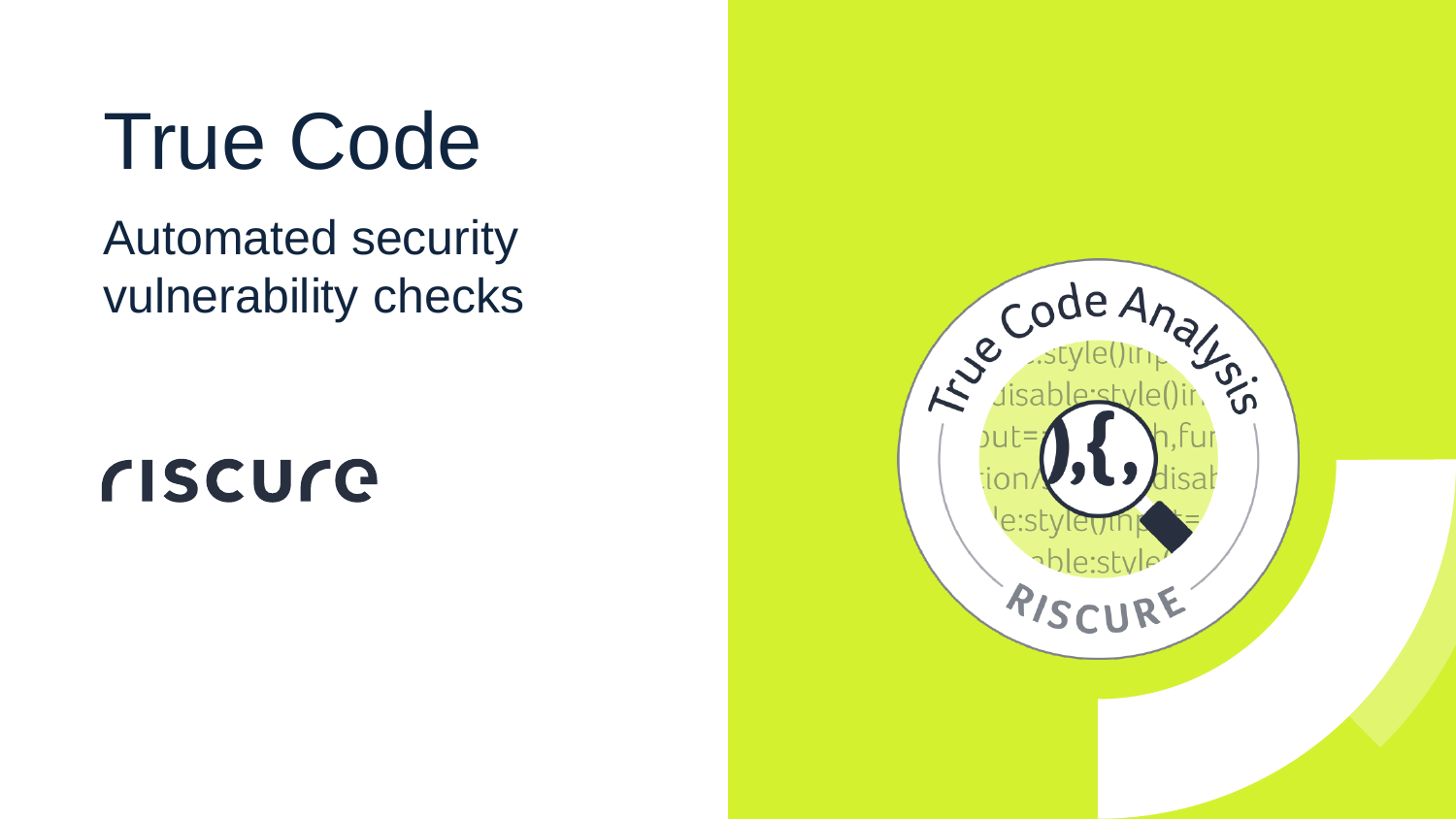#### **POINTER : TIME OF CHECK – TIME OF USE**

If a pointer is coming from an untrusted environment and an attacker can change the pointer value between the time of check and the time of use, this introduces a security vulnerability

- $\checkmark$  This check searches for pointers which are dereferenced more than once
- $\checkmark$  The check is most effective if the context that the check uses contains security sensitive code sections

```
void public_function(uint8_t* index, uint8_t value) {
         if (*index < array_size) {
         array[<sup>*</sup>index] = value; //2nd dereference
          } 
} 
                  Code example
```
The configuration of this check accepts a list of functions to exclude. This will reduce the number of false positives

**!**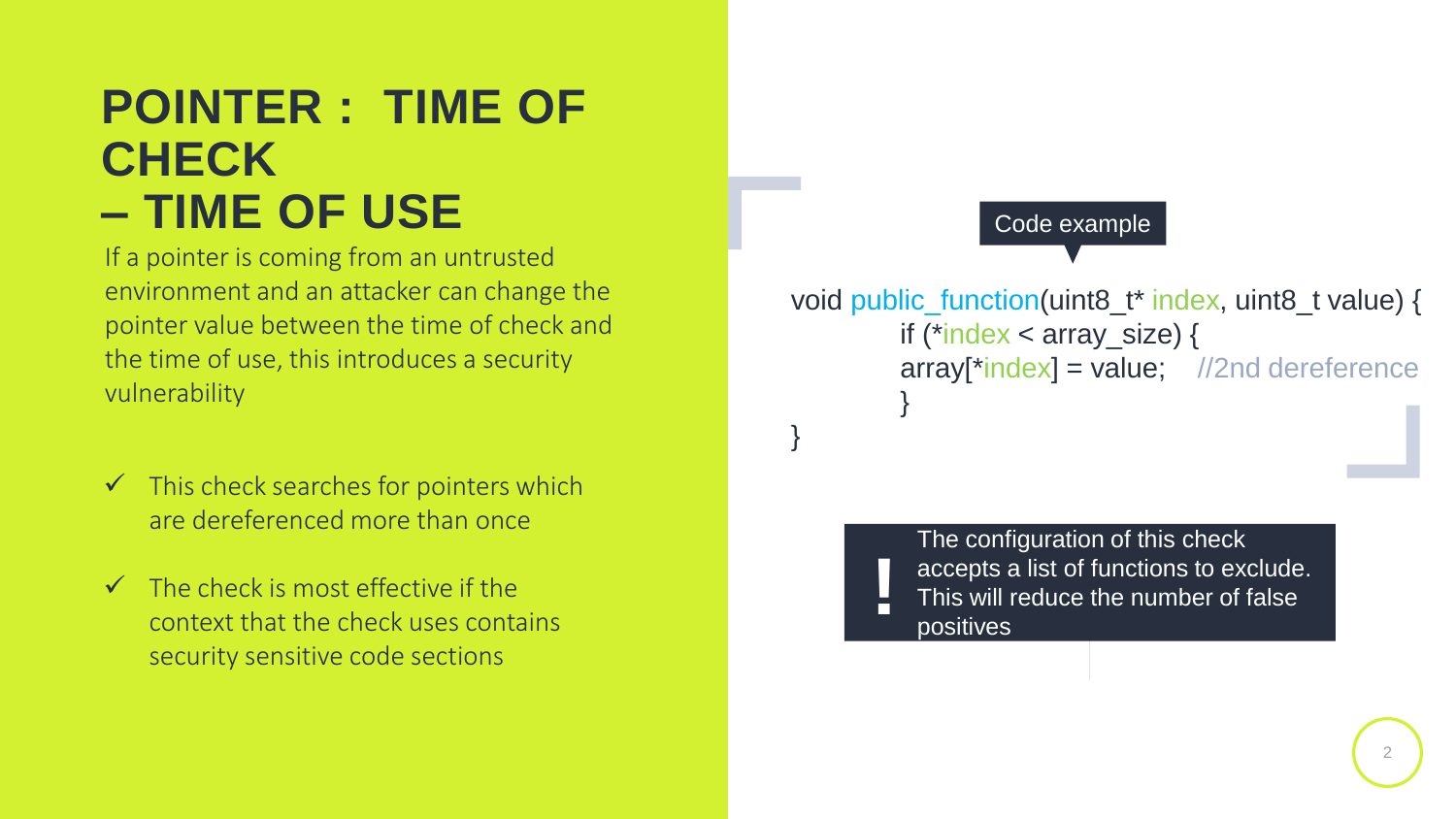#### **FUNCTION ARGUMENT VALIDATION**

The value of an argument in a function call may be out of range. This can cause overflows or other unexpected behavior that can be exploited by an attacker

- $\checkmark$  This code check searches for missing argument validation in function paths
- $\checkmark$  The configuration of the check allows to configure the start and end of a function path

```
void func_decl(int l, int k) {
 if (k > 0) {
          func(k, l); //range I not checked in path
 } 
} 
void func(int a, int b){
  func_call(a, b); //range l not checked in path
}
                 Code example
             All checks can be configured to 
             run multiple times. Each time on ! a different set of context
```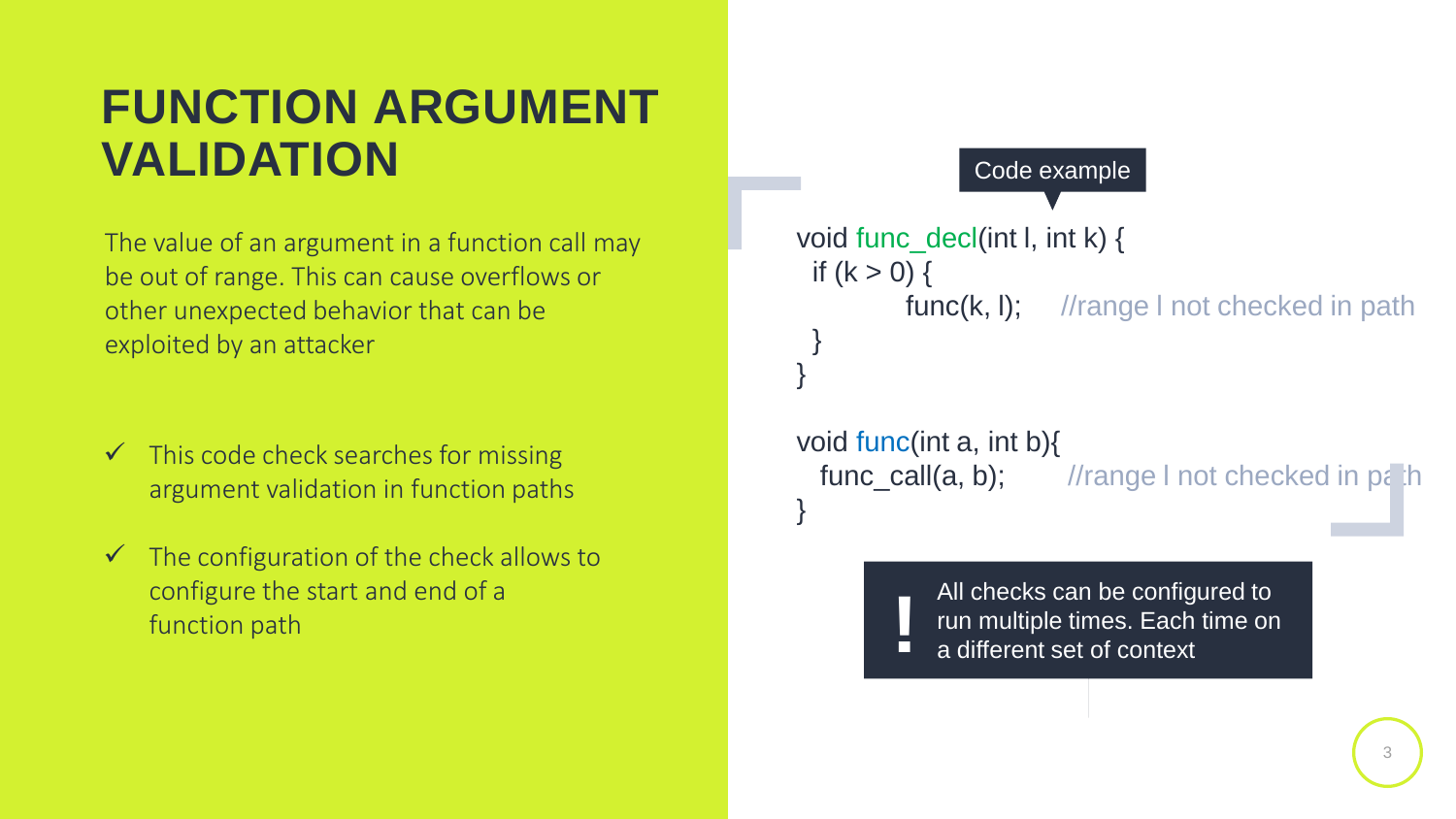#### **INTEGER OVERFLOW VALIDATION**

Integer multiplication may lead to integer overflow. This results in a vulnerability that can be exploited by an attacker

- $\checkmark$  The code check searches for integer or similar type function arguments
- $\checkmark$  For these arguments the check searches for appropriate range checks
- $\checkmark$  Multiplications and shift left are taken into account

#### Code example int func\_1(int k) { return k \* 256; //int multiply without prior validation }

The results of any check are added to a database of your choice. All users of True Code immediately see the vulnerabilities marked in the code base they are working on **!**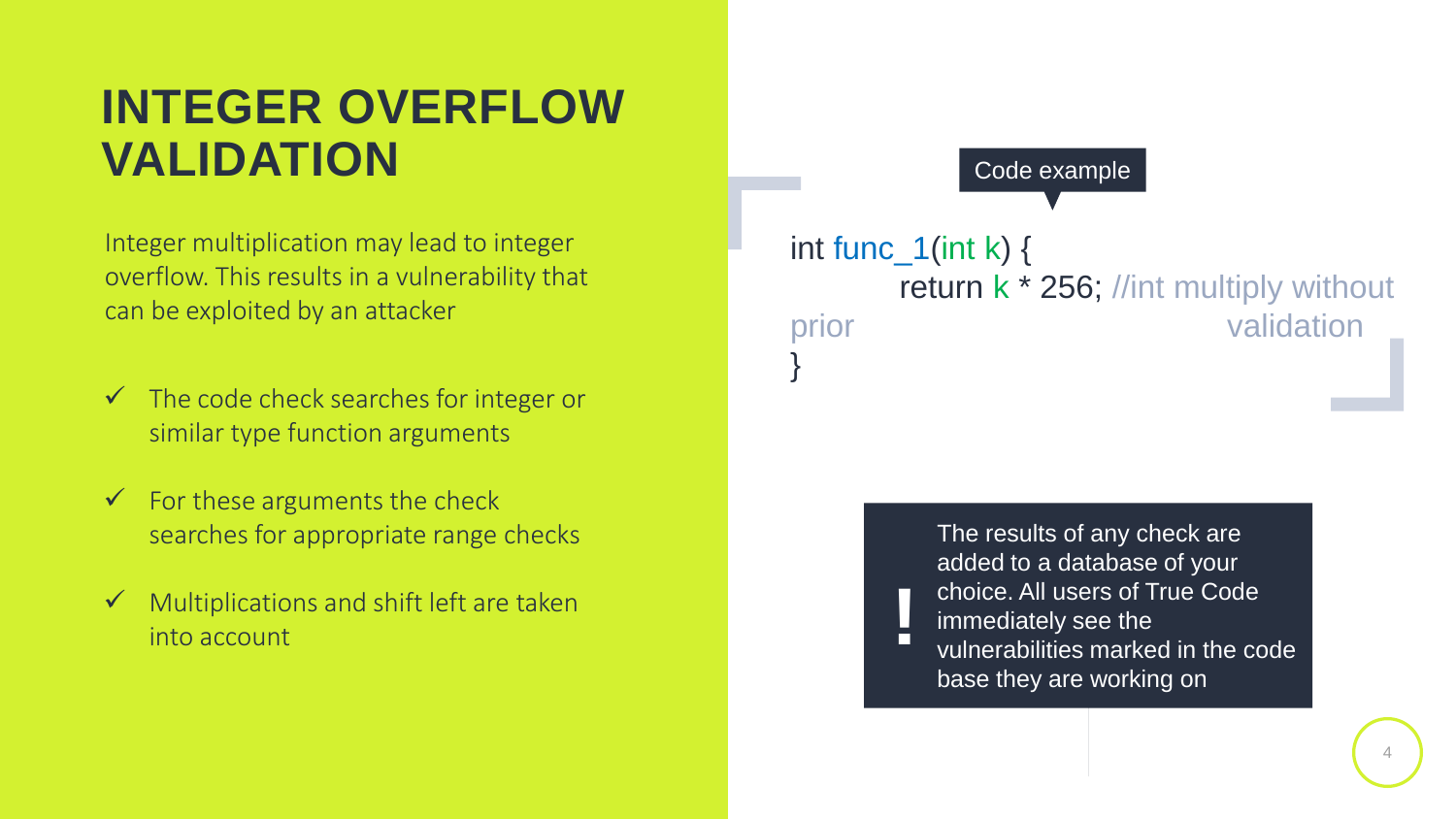#### **RETURN VALUE USAGE CHECK**

Security functions usually have a return type that can be used by the caller to verify if the function ended normally and to decide how to proceed based on the outcome of the function. Not checking the return value of a security function can introduce unwanted behavior that can be exploited by an attacker.

- $\checkmark$  Context can be set for this check so that only functions important for the security of the application are validated
- $\checkmark$  A threshold can be set so that only exceptional coding patters trigger a warning

```
5
                   Code example
     Based on a threshold of 66% these functions 
     would be flagged not to use the return type
int func_1(int k) \{return k + 2;
} 
void func_2() {
         int I = func_1(1); //33%
         int m = func_1(2); \frac{1}{33\%}func_1(3); //return not used against
66%
          ... 
}
         Function func_1 is used 3 
         times
```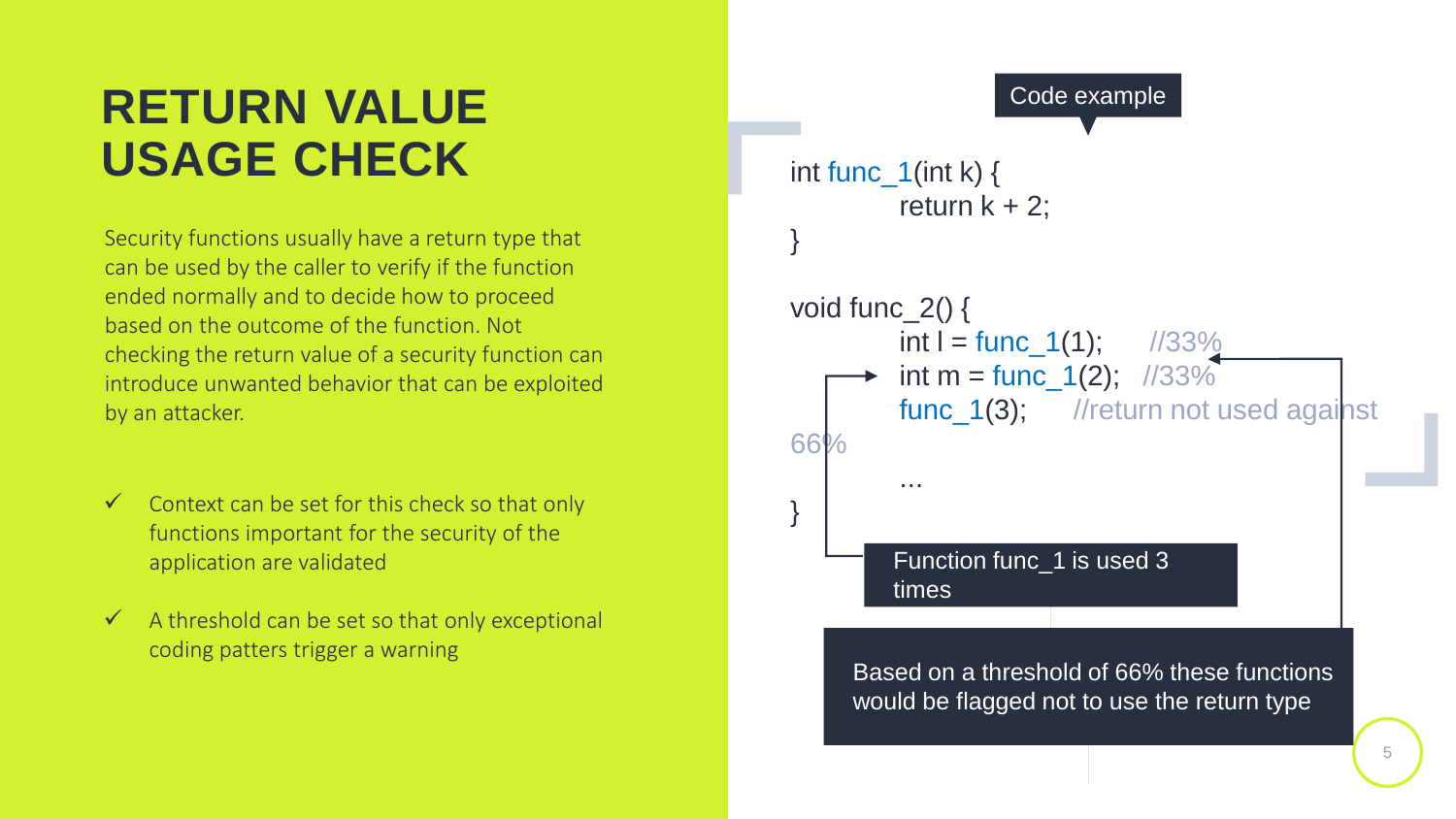#### **FOR LOOP STEP ALIGNMENT**

Memory access validation is required before a memory copy, read or write is performed to prevent attackers to get unintended access. For an accurate validation, validation addresses need to be aligned with the full read or write memory range. In example below, the validation at orange arrow needs to be performed to validate copy, read or write into Page 3.

| base   | base + length                                 |        |        |
|--------|-----------------------------------------------|--------|--------|
|        | <----length---->                              |        |        |
|        | $\vert$ <--incr--> $\vert$ <--incr--> $\vert$ |        |        |
| Page 1 | Page 2                                        | Page 3 | Page 4 |

Code example

#### void for func(int start, int length, int step) {

int a;

}

```
for (a = start; a < end; a += step) {
  //finding: step size not aligned 
  check func(a);
} 
for (a = start; a < end; a += step) {
  //no finding: step used in loop 
  func(a, step); 
} 
for (a = start; a < end; a += step) {
  //no finding: step size aligned 
  check_func(a); 
  step = MIN(end - a - 1, step);}
```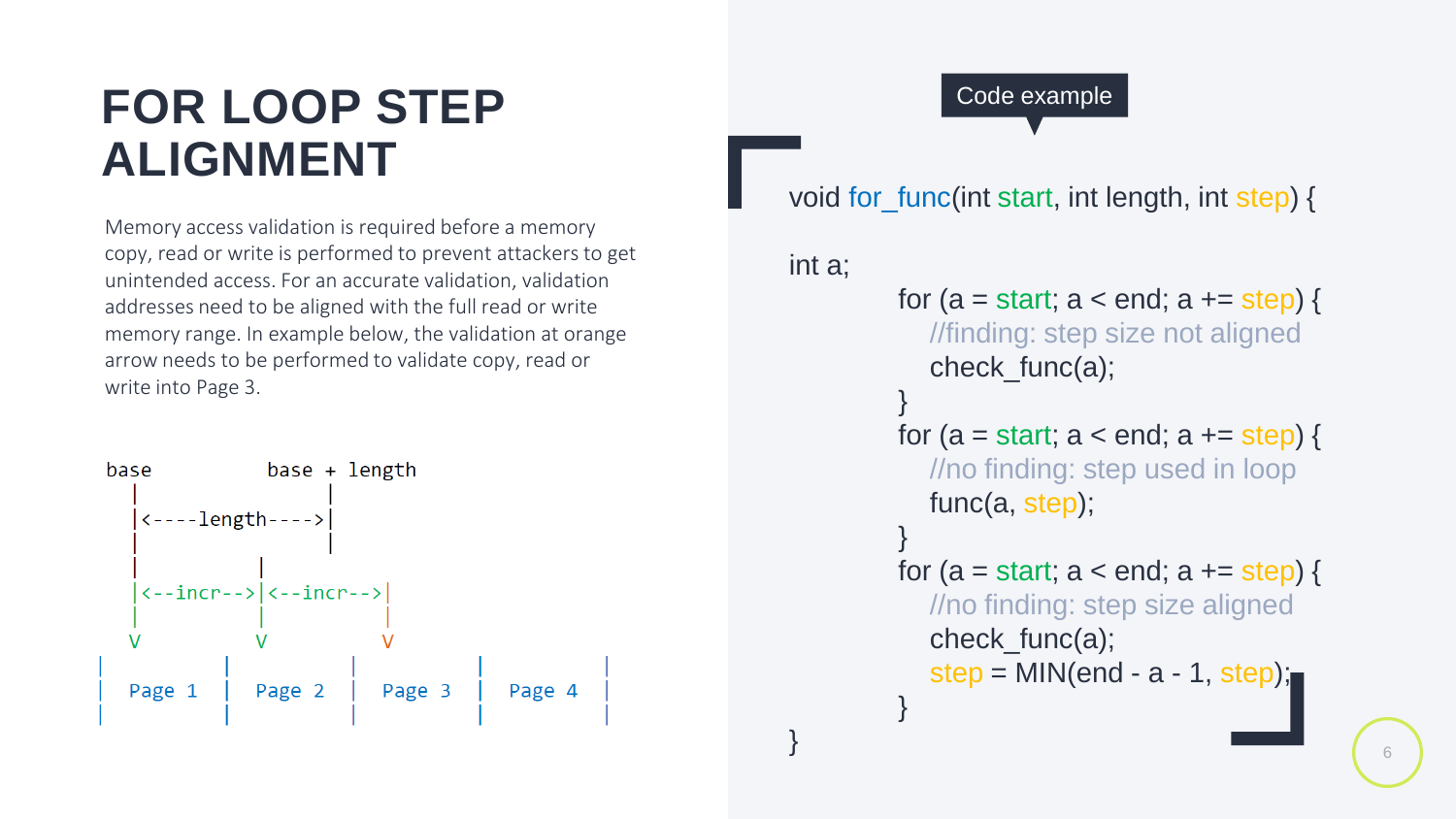### **EMPTY BRANCH**

Empty branches need to be avoided. Attackers can make use of empty branches by jumping to this part of the code and in that way not triggering any of the intended behavior in one of the other branches

- $\checkmark$  This check searches for empty branches in the code base
- $\checkmark$  The check can be configured to omit empty branches with a comment or a TODO marker

```
Code example
```

```
int* func(int* p, int* k)if (lp) {
                    NULL; // Empty branch, unused value
          } else if (!k) { 
                    return NULL; + 
          } else { 
                    //ignore 
                    // Comment prevents warning 
          }
```
}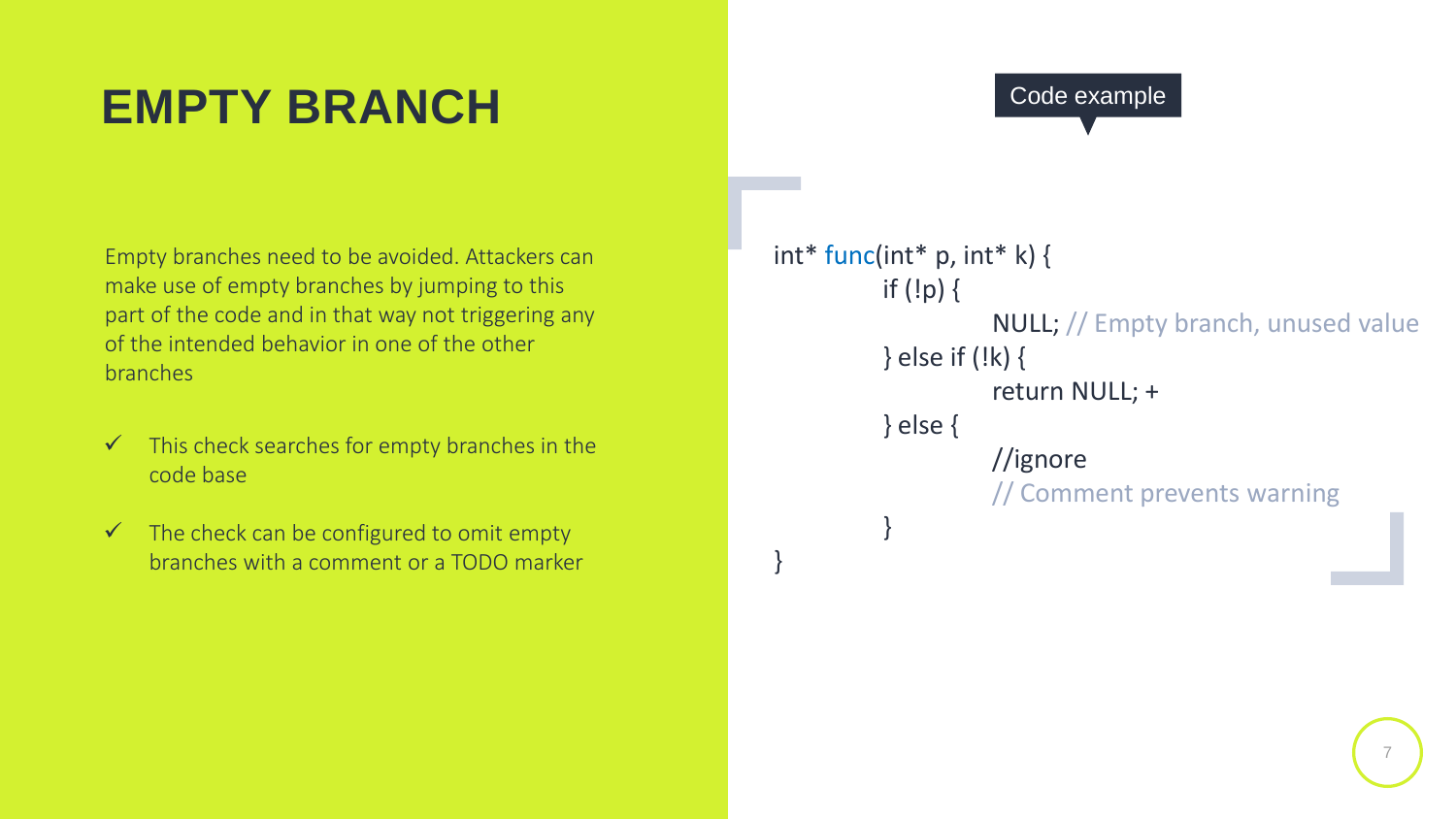### **UNEXPECTED RETURN VALUE**

The return value of a function may indicate a function success or failure. For each function exit, this return value needs to represent the correct status. An update of this return value may be missing by accident. This can cause the caller of a function to make the wrong decision and give an attacker an opportunity to get unintended access

- $\checkmark$  This check can operate on complex structures within a function to determine missing or unintended return values
- $\checkmark$  Conditional branches are taken into account

### Code example

```
bool func(int * p) {
   bool res;
   int^* cres = f1(p);// define return value
   if (res != true) \frac{1}{2} // conditional branch depends on
                      // return value
                      // returns without return value update
      return res;
                      // (correct res != SUCCESS)
  C = f2(p);
   if (!c) {
                      // returns without return value update
      return res;
                      // (incorrect res == SUCCESS)
   res = f3(p);return res;
                      // returns without return value update
```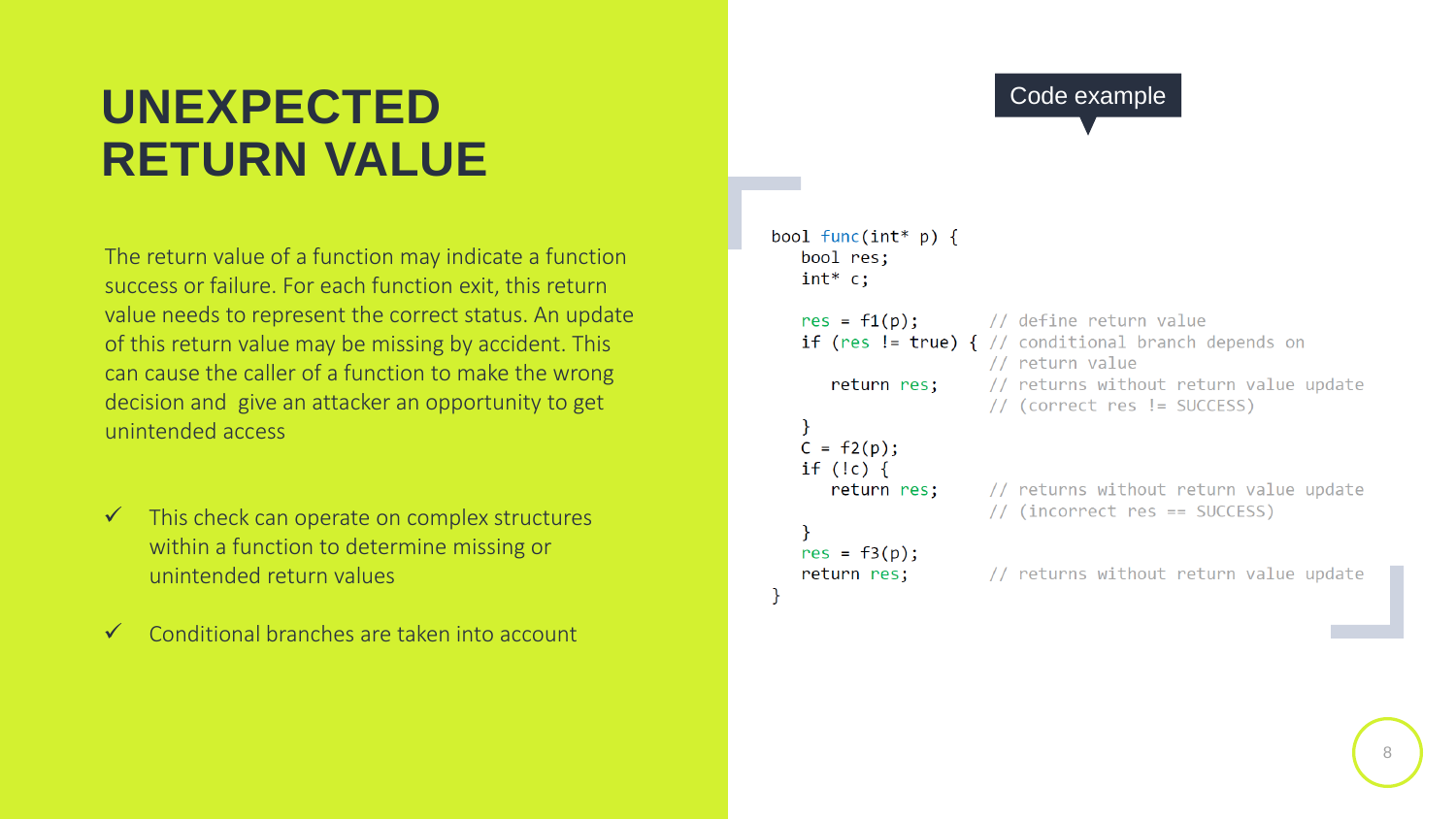#### **LOW HAMMING DISTANCE RETURN VALUES**

Fault injection is a technique to influence code execution by physically glitching the machine during program execution. Examples of physical glitches are voltage glitching, clock glitching, electromagnetic or laser pulses. A potential fault is bit flipping (one to zero or vice versa) of bus or register data. Controlled flipping of multiple bits becomes more difficult if the number of bits increases.

- $\checkmark$  Prevent fault injection attacks to influence important decisions in your software
- $\checkmark$  Set the minimal threshold on hamming distance to find exploitable vulnerabilities

### Code example

#### bool func(int k, int l) {

#### if  $(k > m)$  { return false; //return value set to false (0x0) } else { **return true;** //return value set to true (0x1) } }

Vulnerability will be found when minimal hamming distance is set to 2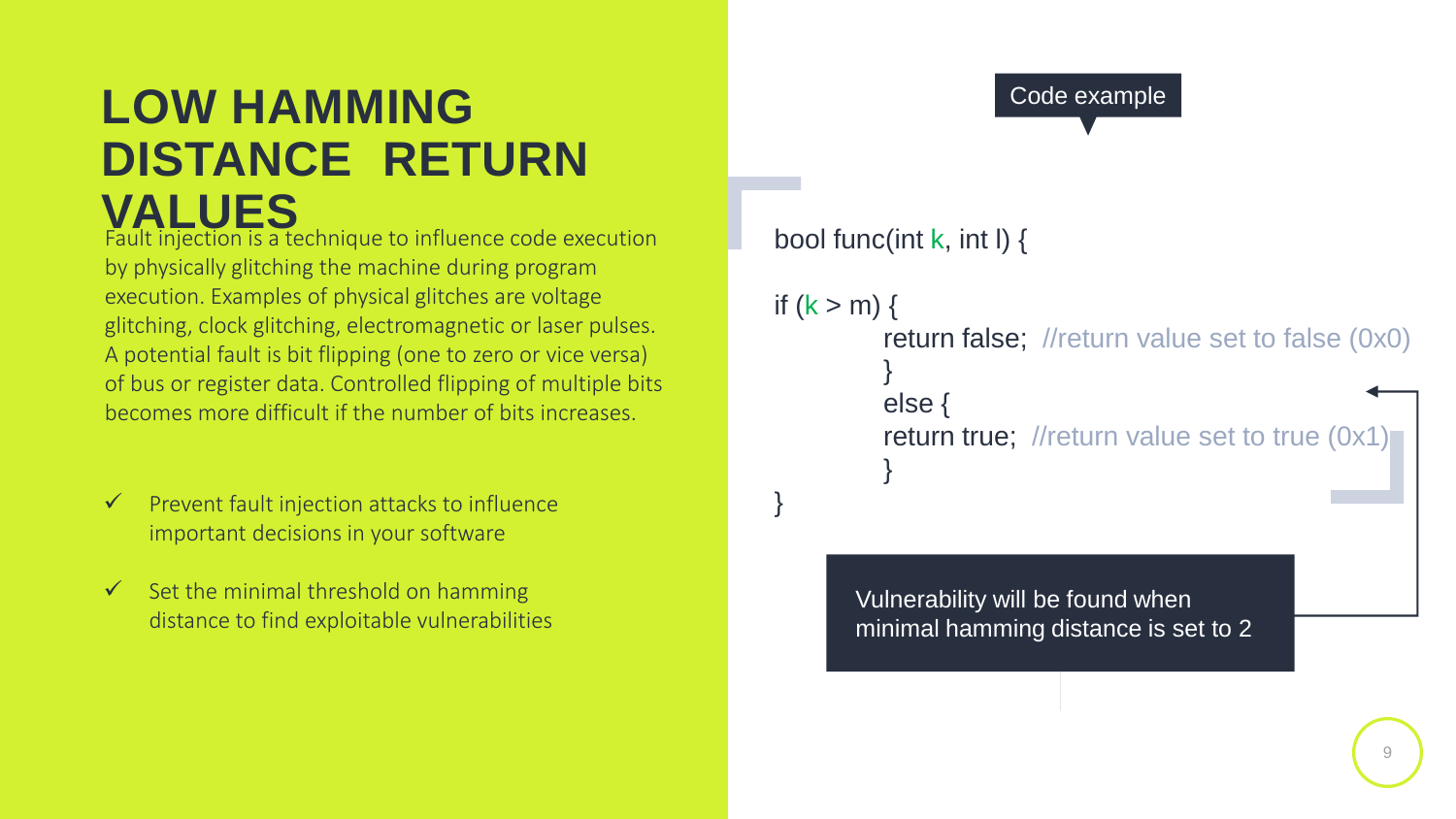#### **DOUBLE CHECK FUNCTION RETURN STATUS**

Fault injection is a technique to influence code execution by physically glitching the machine during program execution. A potential fault is instruction skipping like skipping a conditional branch instruction For skipping a specific instruction, precise glitch timing is essential. Obviously, skipping two specific conditional branch instructions is more difficult than one.

- $\checkmark$  Prevent fault injection attacks to skip important decisions in your software
- $\checkmark$  Check for single variable checks leading to a function exit
- $\checkmark$  Improve the robustness of your code against advanced attacks

### Code example

```
bool func(int k, int l) {
    if (k > 0) {
                         //single check of variable 'k'
                         //Exit with return value 'true'
        return true:
    \} else \{return false:
                         //ignoring; no sensitive constant
    if (1 == 0) {
                         //double check of variable 'l'
       if (1 |= 0) {
           return false; //ignoring; no sensitive constant
        \} else \{return true; //ignoring; double checked
    return false:
                          //ignoring; no sensitive constant
```
#### See all found vulnerabilities integrated in your development

- environment.
- True Code is integrated with Eclipse IDE **!**